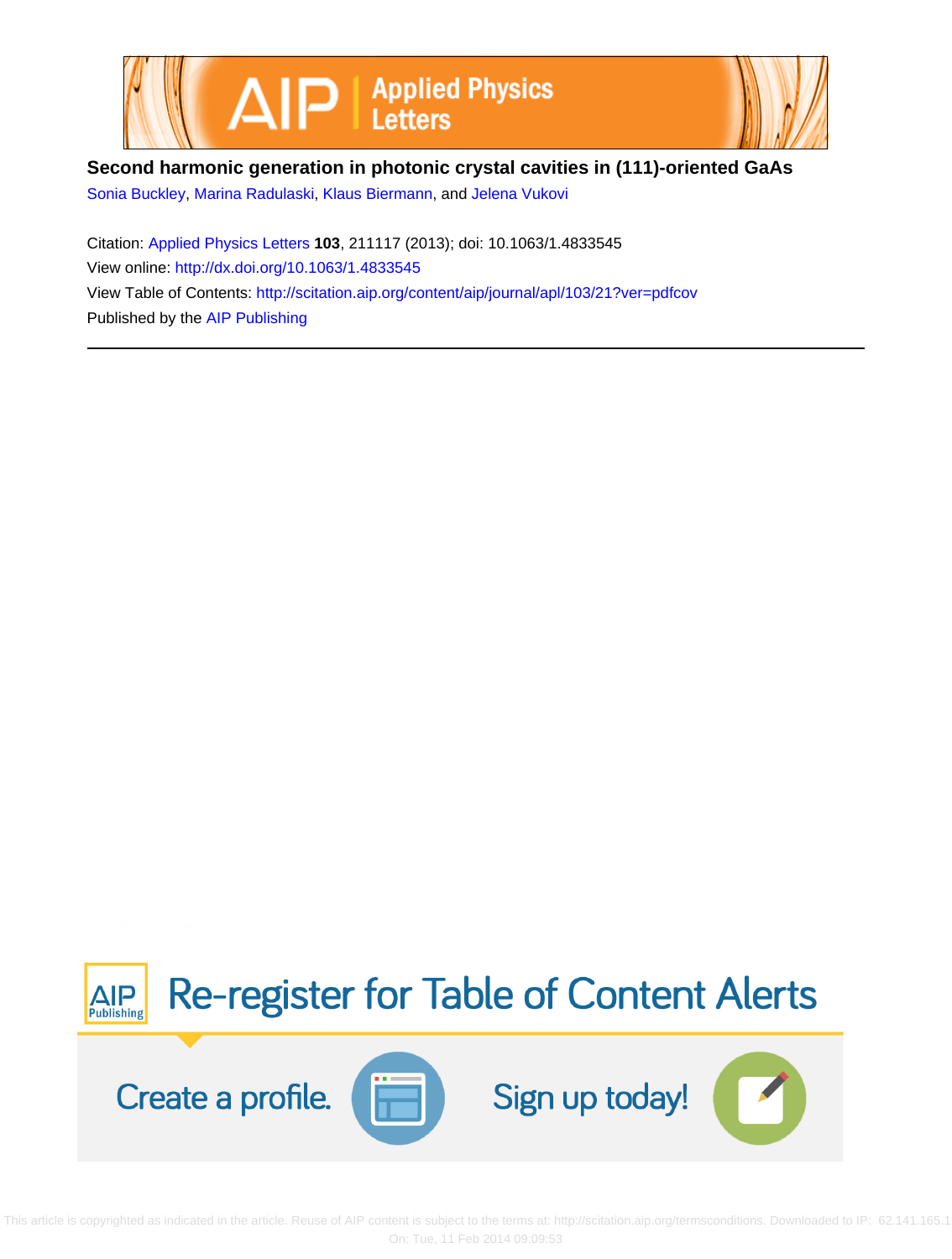

## [Second harmonic generation in photonic crystal cavities in](http://dx.doi.org/10.1063/1.4833545) [\(111\)-oriented GaAs](http://dx.doi.org/10.1063/1.4833545)

Sonia Buckley, $^{1, a)}$  Marina Radulaski, $^1$  Klaus Biermann, $^2$  and Jelena Vučković $^1$ <sup>1</sup>E. L. Ginzton Laboratory, Stanford University, Stanford, California 94305, USA  $^2$ Paul-Drude-Institut für Festkörperelektronik, Hausvogteiplatz 5-7, D-10117 Berlin, Germany

(Received 28 August 2013; accepted 8 November 2013; published online 21 November 2013)

We demonstrate second harmonic generation at telecommunications wavelengths in photonic crystal cavities in (111)-oriented GaAs. We fabricate 30 photonic crystal structures in both (111) and (100)-oriented GaAs and observe an increase in generated second harmonic power in the (111) orientation, with the mean power increased by a factor of 3, although there is a large scatter in the measured values. We discuss possible reasons for this increase, in particular, the reduced two photon absorption for transverse electric modes in (111) orientation, as well as a potential increase due to improved mode overlap. © 2013 AIP Publishing LLC. [\[http://dx.doi.org/10.1063/1.4833545](http://dx.doi.org/10.1063/1.4833545)]

Low mode-volume, high quality (Q) factor optical microcavities are promising for nonlinear optical devices, as they have the potential to reach similar conversion efficiencies to traditional optical cavities, but in significantly more compact devices. In particular, if the optical mode volume becomes small compared to the material nonlinear coherence length, the phase matching condition is replaced by the requirement of large mode overlap between the relevant opti-cal modes.<sup>[1](#page-4-0)</sup> This is particularly useful in the case of III-V semiconductors such as GaAs, GaP, and InP, as these materials have a very high second order nonlinearity, but do not exhibit birefringence. This makes phase matching of bulk III-V semiconductors challenging, and typically quasi-phase matching or additional birefringent materials are employed. Quasi-phase matching these materials poses additional challenges as, unlike frequently used  $LiNbO<sub>3</sub>$ , III-Vs are not ferroelectric and require wafer bonding or epitaxial growth for periodic poling.<sup>2</sup> Conversely, integration of III-V materials with optical microcavities is relatively easy due to the ease of fabrication using semiconductor processing. III-V semiconductors also allow integration of active gain media such as quantum dots or quantum wells, $3-5$  as well as potential on-chip integration with detectors, switches and modulators.

Experimentally, high efficiency, low power  $\chi^{(2)}$  nonlinear processes in resonant microcavities have been demonstrated, in particular, second harmonic generation (SHG) in microdisks<sup>[6](#page-4-0)</sup> and microrings,<sup>[7](#page-4-0)</sup> as well as second harmonic generation and sum frequency generation in photonic crystal cavities. $8-10$  Millimeter sized lithium niobate microdisks have also been used for high efficiency second harmonic generation and ultra-low threshold optical parametric oscillators (OPOs).  $11-13$  The efficiency of the conversion process is proportional to the quality factors and spatial overlap integral of the three modes involved. $1,14$  In the case of second harmonic generation in photonic crystal cavities, the experimentally achieved efficiency of the processes has been limited by the difficulty of engineering multiple high quality factor modes with a high degree of overlap. $8-\overline{10}$  This difficulty arises because the bandgap of photonic crystals does not span a sufficiently large frequency range for  $\chi^{(2)}$  processes,

and there are no significant higher order bandgaps. This means that only one of the modes of the photonic crystal cavity in the process is well defined and has high Q. For example, in experimentally demonstrated second harmonic generation in three hole defect (L3) photonic crystal cavities, the pump is coupled to the high Q fundamental cavity mode. Previous work indicates that second harmonic generation in photonic crystal cavities is primarily due to the bulk  $\chi^{(2)}$ rather than a surface  $\chi^{(2)}$  effect (even in materials where the generated second harmonic is above the bandgap and absorbed).<sup>[8,9](#page-4-0)</sup> This suggests that the second harmonic couples to leaky air band modes perturbed by the presence of the cavity, $4.8-10$  which have low Q factors, and potentially low overlap with the fundamental mode. In order to improve the efficiency, there have been several proposals for designing photonic crystal cavities with multiple high Q resonances and large frequency separations.<sup>[15–19](#page-4-0)</sup>

Additional complications in designing nonlinear cavities in III-V semiconductors arise due to the symmetry of the  $\chi^{(2)}$ tensor; the only nonzero elements of the bulk  $\chi^{(2)}_{ijk}$  have  $i \neq j \neq k$ , where i, j, and k are directions along the [100], [010], and [001] crystal axes. Furthermore, the mode overlap is proportional to  $\Sigma_{ijk} \int dr \chi_{ijk}^{(2)} E_{1i} E_{2j} E_{3k}$ , where E is a component of the electric field and the numeric subscript describes a distinct mode in a three wave mixing process. Spatially antisymmetric products of the three field components have zero overlap. The vertical symmetry of the photonic crystal cavity forces all modes to be either primarily transverse electric (TE)-like or transverse magnetic (TM)-like. $^{20}$  For a TE-like mode,  $E_x$ ,  $E_y$ , and  $H_z$  obey even symmetry in the vertical direction about the center of the slab while  $E_z$ ,  $H_x$ ,  $H_y = 0$  at the central xy plane and are anti-symmetric about this plane (where we define  $z$  as the direction normal to the wafer, and  $x$ and y to be in the plane of the wafer). For TM-like modes,  $E_z$ ,  $H_x$ , and  $H_y$  obey even symmetry in the vertical direction about the center of the slab while  $E_x, E_y, H_z = 0$  at the central xy plane and are anti-symmetric about this plane. Examining the mode overlap integral reveals that for the process of second harmonic generation, a TE-like mode may only couple to a TM-like mode if the wafer is normal to the [100], [010], or [001] (equivalent) directions, as in standard (001) oriented a)Electronic mail: [bucklesm@stanford.edu.](mailto:bucklesm@stanford.edu)  $\text{wafers.}^9$  $\text{wafers.}^9$  This is illustrated in Fig. [1\(a\).](#page-2-0) The consequence of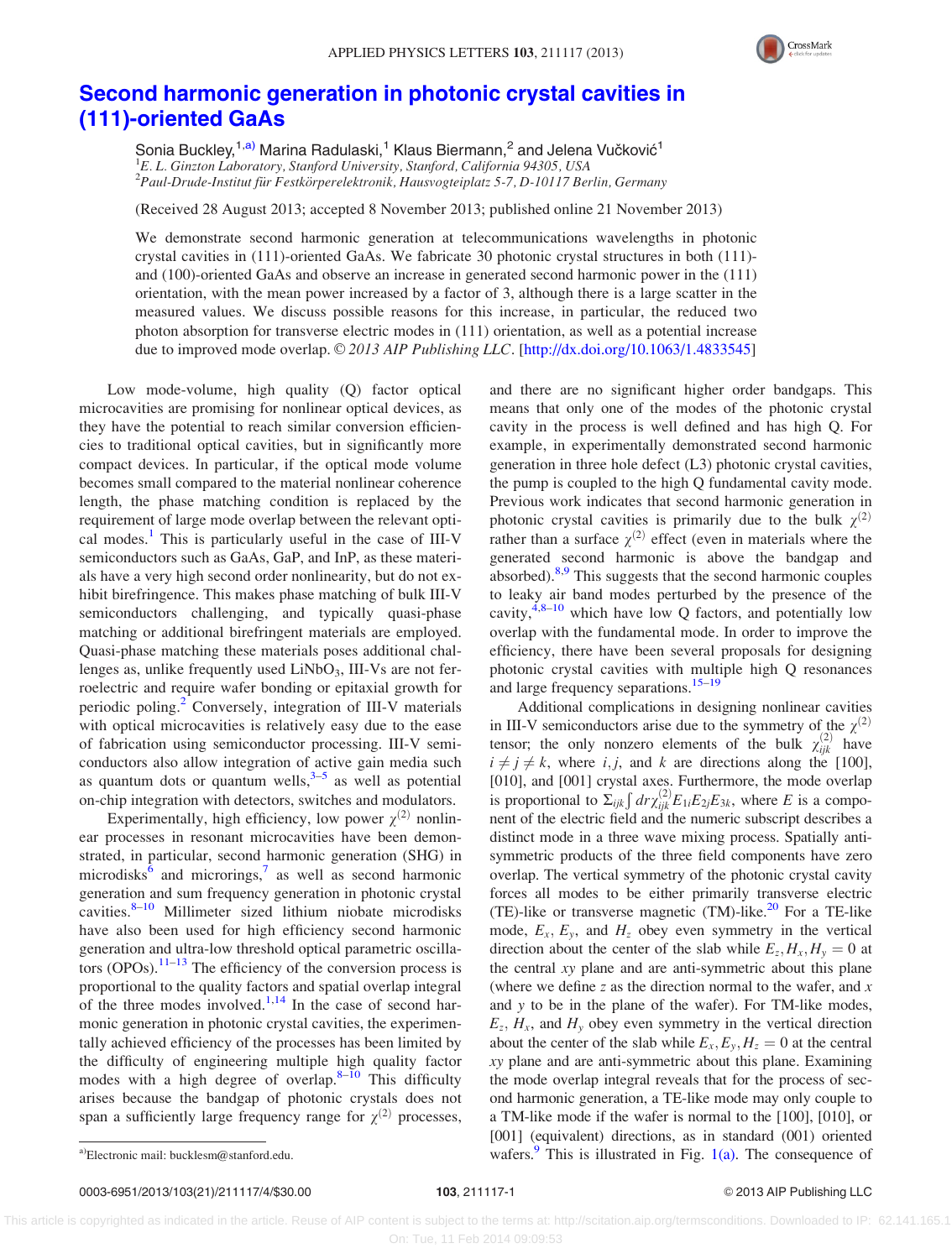<span id="page-2-0"></span>

FIG. 1. (a) (001) and (b) (111) oriented III-V semiconductor wafer, showing electric field co-ordinates  $E_x$ ,  $E_y$ , and  $E_z$  aligned with the crystal axes. For (111) orientation, each field component has components along all three of the main crystal axes. (c) SEM of the three hole defect (L3) photonic crystal cavity fabricated in (111) GaAs. Simulated magnitude of the electric field of the fundamental mode is shown in the inset. Scalebar is  $5 \mu m$ . (d) Cross polarized reflectivity spectrum of the cavity in (c) with resonance at 1551 nm. (e) Second harmonic spectrum of the cavity in (c) at  $600 \mu W$  input power. (f) Second harmonic power versus pump power for low pump powers for the same cavity as shown  $(c)$ – $(e)$ ; red line shows quadratic fit.

this is that both high Q TE-like and TM-like modes must be engineered for second harmonic generation in suspended photonic crystals on this substrate, which is challenging as nearly all planar photonic crystals only have a bandgap for TE polarization (with the exception of a few recent demonstrations, $2^{1,22}$  which require either complex 2D patterns or thick 1D structures, thereby making fabrication more challenging). However, if the wafer is cut such that the plane of the wafer is normal to a different crystallographic direction, the  $x$  and  $y$ directions in the plane of the wafer may have components along each of the [100], [010], and [001] directions, and in this case, TE-TE coupling between modes may be allowed. For example, in the case of (111) oriented III-Vs, illustrated in Fig. 1(b), such TE-TE mode coupling is allowed. This opens up additional degrees of freedom for engineering photonic crystal cavities for frequency conversion,<sup>[19](#page-4-0)</sup> as all three modes in a three wave mixing process may now have either TE-like or TM-like symmetry.

In order to achieve efficient nonlinear frequency conversion, it is also desirable to choose a semiconductor with a transparency window that overlaps well with the experimental frequencies. GaP has a large bandgap and has been demonstrated as a high-efficiency nonlinear source of visible frequencies, $9$  but is challenging to grow in (111) orientation. On the other hand, GaAs has a strong nonlinearity, is easier to grow in (111) crystal orientation, and is compatible with bright gain media such as InGaAs quantum wells, and efficient quantum emitters, such as InAs quantum dots. $3,5$ However, GaAs has a smaller bandgap than GaP, and suffers from a large two photon absorption at telecommunications wavelengths, as well as linear absorption of visible wavelengths. Moreover, due to the tensor nature of the nonlinear properties, the two photon absorption of TE modes in (111) GaAs is several times smaller than in  $(001)$  GaAs.<sup>[23](#page-4-0)</sup>

In order to demonstrate the improvement of nonlinear frequency conversion in nanophotonic structures by controlling the crystal orientation of the underlying material, we fabricate L3 photonic crystal cavities in (001) and (111) GaAs and compare second harmonic generation in both. Photonic crystal cavities were fabricated in 165 nm thick (001) and (111) GaAs membranes grown on a thick AlGaAs sacrificial layer (1  $\mu$ m thick in the (001) sample, 0.8  $\mu$ m thick in the (111) sample) on n-type doped substrates. The  $(111)B$  GaAs substrate was off-oriented by  $2^{\circ}$  towards [2-1-1]. The cavities were fabricated using e-beam lithography to define the pattern, followed by dry etching and HF wet etching to remove the sacrificial layer. An SEM of a fabricated device is shown in Fig. 1(c). The fabricated structures had lattice constant  $a = 460-470$  nm and hole radius r/a = 0.28. The electric field of the fundamental mode of this cavity is shown inset in the figure, and was simulated by 3D finite difference time domain (FDTD) method. Fabricated photonic crystal cavities were all characterized experimentally at the fundamental (1st harmonic) wavelength with a broadband LED light source using a cross polarized reflectivity method. $24$  The spectrum for the structure shown in Fig.  $1(c)$ , measured by this method, is shown in Fig.  $1(d)$  with a Q factor of 10000.

To perform second harmonic generation, a tunable CW telecommunications wavelength (1465–1575 nm) laser is reflected from a 50–50 beamsplitter and coupled to the high-Q fundamental cavity mode at normal incidence with a high numerical aperture objective lens. The second harmonic emission is collected through the same objective and passes through the beamsplitter to be measured on a liquid nitrogen cooled Si CCD spectrometer.<sup>[9](#page-4-0)</sup> The tunable laser is scanned across the cavity resonance, and the maximum counts measured on the spectrometer for each laser wavelength are recorded. The value in counts/second was calibrated in order to calculate actual powers. An example of such a spectrum for the cavity in  $(111)$  GaAs measured shown in Fig. 1(c) at 600  $\mu$ W pump power is shown in Fig. 1(e), the red line is a fit to a Lorentzian squared with Q factor of 10 000. The second harmonic power dependence on input power can be recorded by varying the laser power at a particular wavelength; the resulting curve for the same cavity is shown in part (f), with a quadratic fit in red. Since the generated second harmonic is above the GaAs bandgap, the process efficiency is greatly reduced by the two photon absorption of the pump and linear absorption of the second harmonic; this is indicated by the fact that the measured power is significantly lower than that measured from similar cavities in GaP, despite the relatively higher  $\chi^{(2)}$  nonlinearity of GaAs.<sup>[25](#page-4-0)</sup> Since at low powers the measured second harmonic versus pump power is quadratic and the efficiency versus pump power is approximately linear, in this power regime, we can obtain the (constant) conversion efficiency per Watt of input pump power for each structure. The maximum low power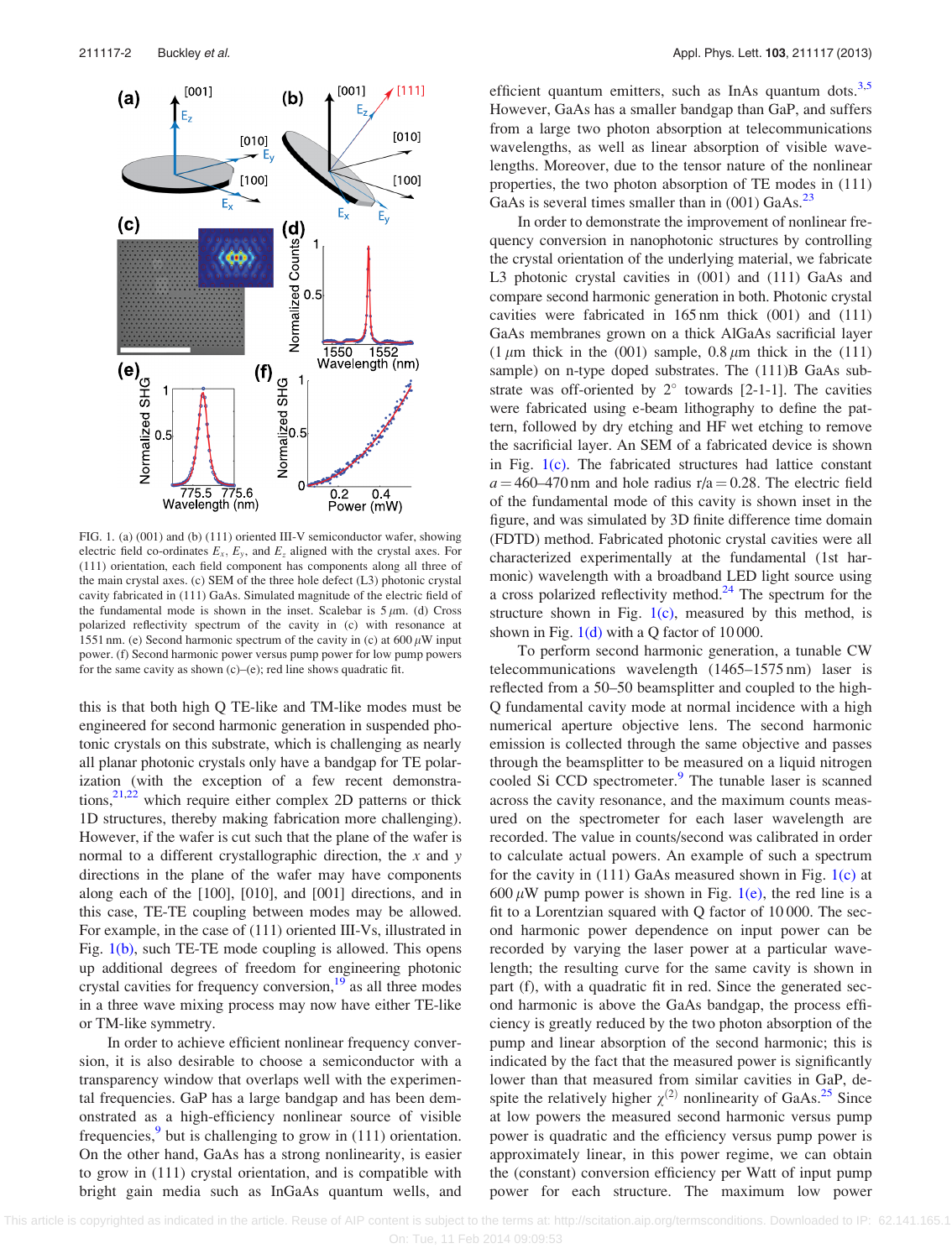conversion efficiency per Watt measured in a (111)-GaAs structure was 0.002%/W (not accounting for in/out coupling losses), which is 450 times lower than the measured conversion efficiency per Watt in GaP photonic crystal cavities.

Next, we compare the second harmonic spectra for similar L3 cavities in (111) and (001) GaAs, in order to demonstrate the difference in the second harmonic process in the two orientations for input powers leading to collected second harmonic powers in the pW range. We expect to observe a difference in the measured second harmonic power for fixed pump power, due to differences of the nonlinear optical interaction strengths and of the two-photon absorption coefficients between the two samples, although this experiment will not distinguish between the two effects. Around 30 cavities were fabricated for both (111) and (001) GaAs. The input power was kept at  $600 \mu W$ , where the SHG versus pump curve was still quadratic for the case of  $(111)$  GaAs, as in Fig.  $1(e)$ , but the power was high enough that second harmonic signal could be measured for most cavities. For (001) GaAs, this may have already been in the strong nonlinear absorption regime due to the higher two photon absorption; however, below this power, the second harmonic power was too low to measure for a significant number of structures in the (001) orientation, and therefore, we chose to measure at  $600 \mu W$  in order to keep these structures in our sample. We therefore do not quote low power conversion efficiency for both but rather measure second harmonic power at  $600 \mu$ W. For each photonic crystal cavity, the tunable laser was scanned across the resonance. Second harmonic power was were plotted versus wavelength, and the peak value was recorded. Table I summarizes the results, which indicate higher efficiency SHG in the (111) orientation. A large structure to structure variation was observed and is possibly due to the high sensitivity of air band mode frequencies to structure parameters, as well as variations in inand out-coupling efficiency. In order to try to suppress this variation, we also fabricated perturbed L3 photonic crystal cavities.<sup>26</sup> However, we still observed significant scattering of values. Since this scattering was less severe in the case of GaP cavities in previous studies  $(e.g.,$  allowing a noticeable dependence on in plane cavity rotation), we suggest that the absorption contributes to the high sensitivity of measured powers. The results for (001)-oriented GaAs are statistically enhanced by the fact that there were several cavities in that orientation for which we could not measure any SHG, perhaps because the efficiency was too low, and these were not included in the results. Different rotations relative to the crystal axes were also fabricated; however, the variation from structure to structure was larger than any rotation variation that we could measure. Therefore, we include structures of all rotations in the table. The quality factor of the structures

TABLE I. Comparison of second harmonic power in pW for L3 cavities in (001) and (111) GaAs for 600  $\mu$ W input power.

|                    | $(001)$ GaAs $(pW)$ | $(111)$ GaAs $(pW)$ |
|--------------------|---------------------|---------------------|
| Max                | 1.66                | 7.3                 |
| Mean               | 0.47                | 1.55                |
| Median             | 0.11                | 1.03                |
| Standard deviation | 0.55                | 1.6                 |

measured was between 8000 and 13 000, and no significant dependence on Q factor was found in this range. We attribute this to the fact that although the conversion efficiency increases with increase in Q factor, the coupling efficiency decreases with increasing Q factor, and in this range the two effects cancel. The increase in the SHG in (111) cavities relative to (001) cavities may be a combination of the smaller two-photon absorption in (111) GaAs and the possible better overlap between the fundamental L3 cavity mode and air band modes, due to the possibility of coupling to TE modes, as explained above. FDTD simulations of the potential contributing air band modes $4$  were used for calculations of the mode overlap, and indicate that this overlap can be improved or reduced with a change in wafer orientation by up to an order of magnitude, depending on the particular air band modes involved. Determination of which of these modes is involved is challenging, as these modes are low Q and therefore difficult to isolate via FDTD simulation, and in general confirmation via farfield measurements and rotation of the wafer are required. In these simulations, however, linear and nonlinear absorption were not included, and therefore identification of the precise modes involved was not possible. Another potential difference is the difference in outcoupling between TE and TM modes. One might naively expect that TM modes would couple out more poorly than the TE modes. However, for the low Q air band modes we simulated (see Ref. [4](#page-4-0) for an example of such modes), we found that between 20%–70% of the light couples into the NA of the objective lens for both TE modes and TM modes, with more variation depending on the precise mode than between TE and TM. A precise characterization of the improvement resulting from the chosen wafer orientation would require further experiments at longer pump wavelengths to distinguish between improvement from lower two photon absorption and improved overlap due to TE-TE mode coupling.

At higher input pump powers, the generated second harmonic will deviate from a quadratic dependence due to absorption processes and resonance shifts. This is shown in Fig.  $2(a)$ . The fundamental is absorbed via two photon absorption, while the second harmonic is absorbed linearly. This absorption leads to the generation of free carriers and free carrier absorption. Additionally, free carrier absorption causes a change in refractive index causing the cavity to blueshift, $27$  as well as heating of the cavity, causing the cavity to redshift (microsecond timescale). These transient effects cause regenerative oscillations or bistability, particularly on the red side of the resonance, $28-30$  and are of interest for switching and optical signal processing applications. $26,31-33$  In addition, photo-oxidation of the cavity causes a slow and permanent blueshift of the cavity resonance by up to several nm.[34](#page-4-0) The input powers at which this deviation from quadratic behavior occurs varied significantly from cavity to cavity. The described resonance shifts can cause problems during measurement, as high Q cavities shift off resonance suddenly. Fig.  $2(a)$  parts (i) and (ii) show the second harmonic spectrum at low and higher power; at higher powers the spectrum can be seen to be slightly "tilted" from the Lorentzian squared fit due to nonlinear absorption effects. Fig.  $2(b)$  shows the second harmonic power versus wavelength versus input power for another

This article is copyrighted as indicated in the article. Reuse of AIP content is subject to the terms at: http://scitation.aip.org/termsconditions. Downloaded to IP: 62.141.165.1